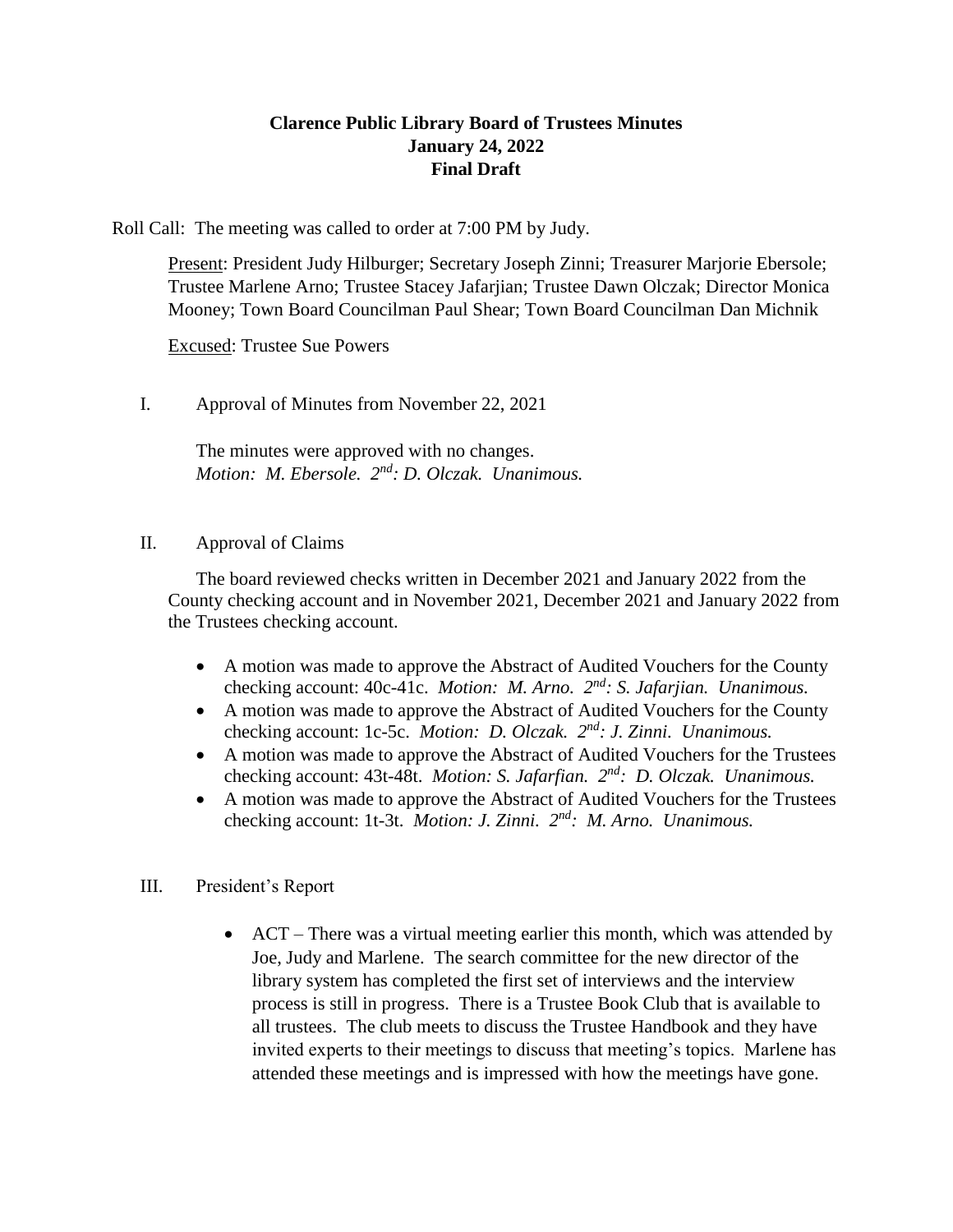- Friends The Friends have shut down the bookstore until further notice due to the rising COVID cases. It is unknown as to when the bookstore will reopen.
- IV. Director's Report
	- CPL was ranked  $7<sup>th</sup>$  in circulation in November and December. CPL was ranked  $9<sup>th</sup>$  in patron visits in November and  $6<sup>th</sup>$  in December.
	- CPL hosted the first Family Support Center Advisory Board Meeting in December. Approximately 30 groups were in attendance and many of them gave presentations to the group. Monica thought it was a great networking opportunity.
	- CPL is hosting a few events in January Bob Poczik will host a Zoom discussion on Afghanistan on January 25<sup>th</sup>, author Isaiah Rashad will be at CPL to discuss his book *Homicide of a Rat* on January 27<sup>th</sup> and the first annual health/wellness fair, which is sponsored by Harmony Health will be held on January 29<sup>th</sup>.
- V. Public Comment
	- The Board welcomed Dan Michnik as the new Town Board liason.
	- Paul advised the Board that there is a low bidder for the carpet project. The Town Board will vote to accept the bid in two weeks at their next meeting. It is uncertain when the project will begin, but we may get clarification after the bid is approved.
- VI. Unfinished Business
	- **Long Range Plan Discussion** Monica did an outstanding job updating the long range plan and presented a rough draft to the Board. The Board discussed making a few amendments to the plan by moving a few objectives to different goals and to address the children's reading garden. The Board will review the plan in further detail before voting to accept the plan at the February meeting.
- VII. New Business
	- **Conflict of Interest/Disclosure Statements** The Board was provided the documentation to review, complete and sign. Monica will keep these on file.

### VIII. Next Meeting

The next meeting is Monday, February 28, 2022 at 7:00 PM. The public is welcome to attend.